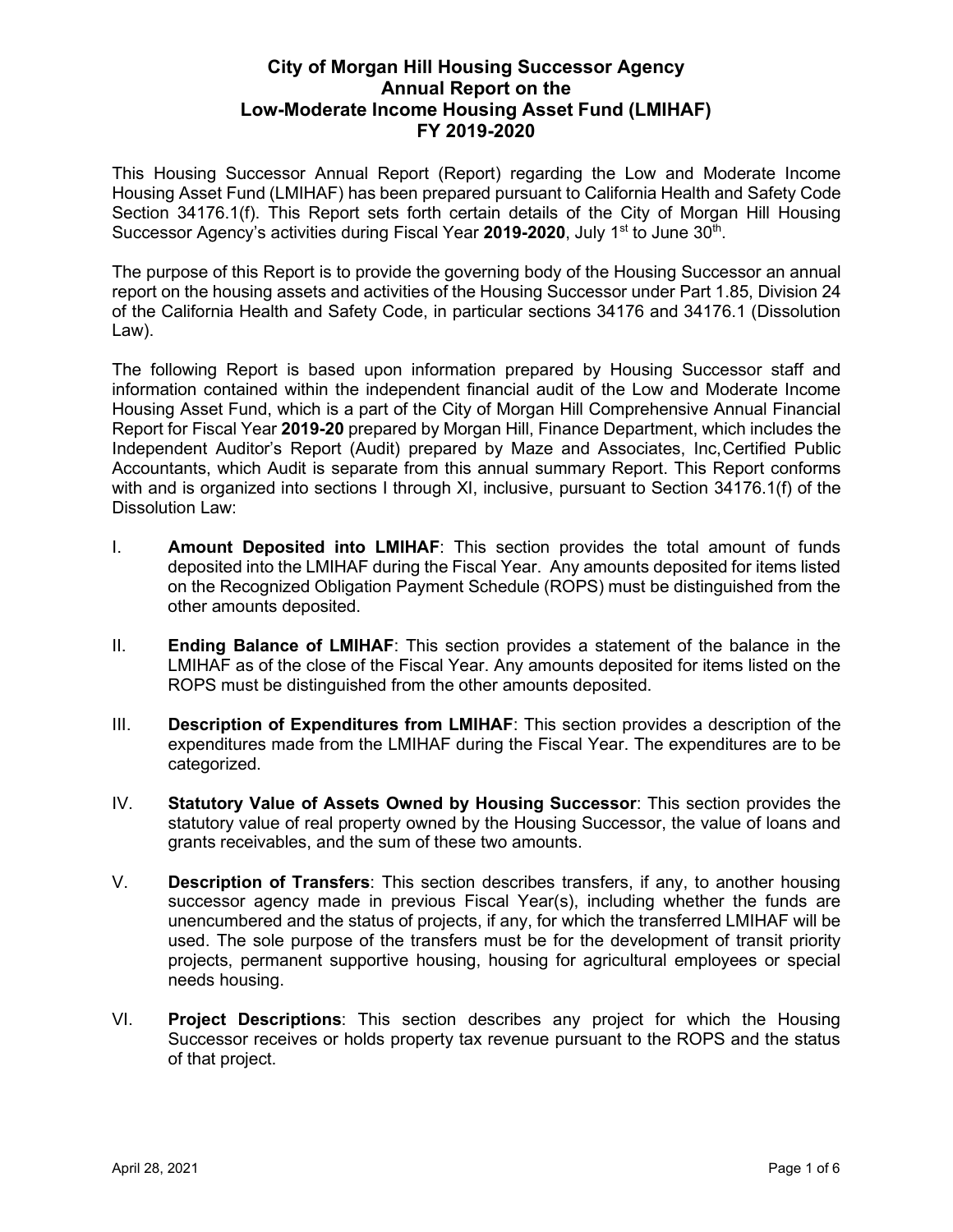#### **City of Morgan Hill Housing Successor Agency**

Annual Report on the Low-Moderate Income Housing Asset Fund (LMIHAF) FY 2019-20

- VII. **Status of Compliance with Section 33334.16**: This section provides a status update on compliance with Section 33334.16 for interests in real property acquired by the former redevelopment agency prior to February 1, 2012. For interests in real property acquired on or after February 1, 2012, provide a status update on the project.
- VIII. **Description of Outstanding Obligations under Section 33413**: This section describes the outstanding inclusionary and replacement housing obligations, if any, under Section 33413 that remained outstanding prior to dissolution of the former redevelopment agency as of February 1, 2012 along with the Housing Successor's progress in meeting those prior obligations, if any, of the former redevelopment agency and how the Housing Successor's plans to meet unmet obligations, if any.
- IX. **Income Test**: This section provides the information required by Section 34176.1 (a)(3)(B), or a description of expenditures by income restriction for five-year period, with the time period beginning January 1, 2014 and whether the statutory thresholds have been met. However, reporting of the Income Test is not required until 2019.
- X. **Senior Housing Test**: This section provides the percentage of units of deed-restricted rental housing restricted to seniors and assisted individually or jointly by the Housing Successor, its former redevelopment Agency, and its host jurisdiction within the previous 10 years in relation to the aggregate number of units of deed-restricted rental housing assisted individually or jointly by the Housing Successor, its former Redevelopment Agency and its host jurisdiction within the same time period.
- XI. **Excess Surplus Test**: This section provides the amount of excess surplus in the LMIHAF, if any, and the length of time that the Housing Successor has had excess surplus, and the Housing Successor's plan for eliminating the excess surplus.

This Report is to be provided annually to the Housing Successor's governing body within six months of the end of each fiscal year, and to the State Department of Housing and Community Development no later than April 1 of the year following the close of the fiscal year. In addition, this Report and the former redevelopment agency's pre-dissolution Implementation Plans are made available to the public on the City's website: [www.morganhill.ca.gov](http://www.morganhill.ca.gov/)

# **I. AMOUNT DEPOSITED INTO LMIHAF**

### **FY19-20 -** \$104,387

was deposited into the LMIHAF during the Fiscal Year and no funds were held for items listed on the Recognized Obligation Payment Schedule (ROPS).

### **II. ENDING BALANCE OF LMIHAF**

At the close of the Fiscal Year, the total ending fund balance in the LMIHAF was **FY19-20** - \$55,817,86

Cash or Cash Equivalent: **FY19-20**: \$4,529,042

### **III. DESCRIPTION OF EXPENDITURES FROM LMIHAF**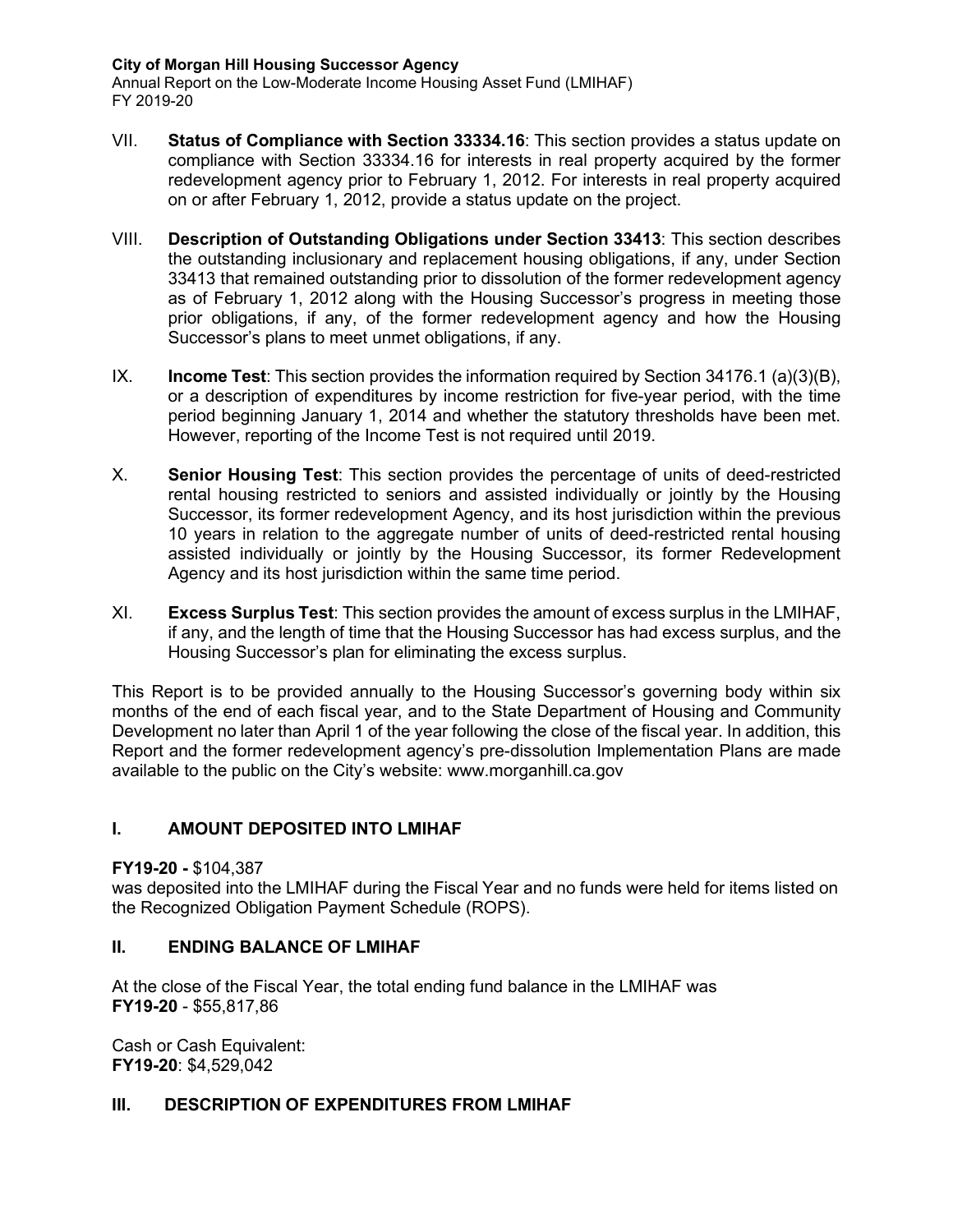#### **City of Morgan Hill Housing Successor Agency**

Annual Report on the Low-Moderate Income Housing Asset Fund (LMIHAF) FY 2019-20

Total Expenditures from LMIHAF: **FY19-20:** \$1,005,827

Employee Services: **FY19-20**: \$340,686

Internal Services: **FY19-20**: \$75,360

Operation/Project Services: **FY19-20:** \$589,781

### **IV. STATUTORY VALUE OF ASSETS OWNED BY HOUSING SUCCESSOR IN LMIHAF**

Under the Dissolution Law and for purposes of this Report, the "statutory value of real property" means the value of properties formerly held by the former redevelopment agency as listed on the housing asset transfer schedule approved by the Department of Finance as listed in such schedule under Section 34176(a)(2), the value of the properties transferred to the Housing Successor pursuant to Section 34181(f), and the purchase price of property(ies) purchased by the Housing Successor. Further, the value of loans and grants receivable is included in these reported assets held in the LMIHAF.

The Housing Successor Agency has the following assets to report per the Comprehensive Annual Financial Report

Land: FY19-20: \$3,331,014

Building and improvements: FY19-20: \$234,716

Loans: FY19-20: \$51,279,214

Property held for resale: FY19-20: \$0

# **V. DESCRIPTION OF TRANSFERS**

The Housing Successor did not make any LMIHAF transfers to other Housing Successor(s) under Section 34176.1(c)(2) during the Fiscal Year.

### **VI. PROJECT DESCRIPTIONS**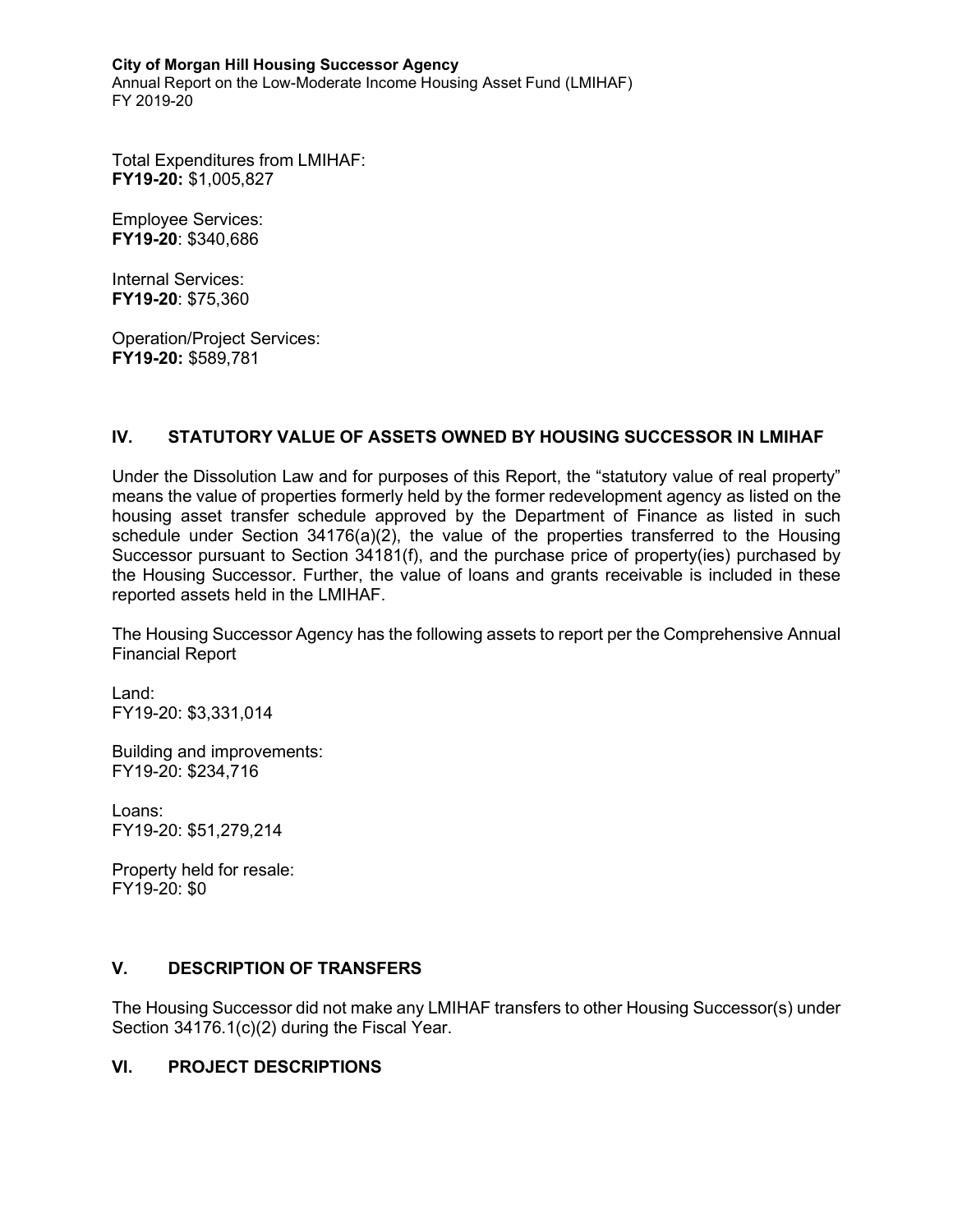#### **City of Morgan Hill Housing Successor Agency**

Annual Report on the Low-Moderate Income Housing Asset Fund (LMIHAF) FY 2019-20

#### FY2019-20:

Main expenditures were paid for contract services for BMR Housing Services to Nyanda & Associates, LLC for the purpose of BMR administration, income qualification for both ownership and rental affordable deed restricted units, homebuyer education, monitoring and compliance.

In collaboration with Urban Housing Communities (UHC) and the County of Santa Clara, The City helped to facilitate financing for the Crossings Development, 39-unit Affordable Housing development, which houses previously homeless families (extremely low and lower income).

Ongoing collaboration with PD, Santa Clara County, our Faith Based Community, Compassion Center, and Morgan Hill Bible Church, to implement a safe parking program for homeless families, 30 people a night. Services include case management, food, employment assistance, etc.

Ongoing collaboration with Morgan Hill Bible Church to implement an Inclement Weather Shelter providing shelter for up to 10 single men who are experiencing homelessness. Services include a warm place to sleep, water and snacks, a place to store belongings while in shelter, help completing the SCC VSPIDAT survey so that client is entered into the HMIS system for housing, and bus tokens are provided if they need transportation after their stay.

Ongoing collaboration with Santa Clara County office of Supportive Housing, to conduct homeless outreach work to help monitor, counsel, and house our homeless population.

Ongoing collaboration with Santa Clara County to provide rapid rehousing program to help put an end to homelessness. The main focus of this program is to provide currently housed individuals and families with the means (either by financial aid or counseling services, etc.) to remain in their current housing situation or to obtain housing.

### **VII. STATUS OF COMPLIANCE WITH SECTION 33334.16**

Section 34176.1 provides that Section 33334.16 does not apply to interests in real property acquired by the Housing Successor on or after February 1, 2012; however, this Report presents a status update on the project related to such real property.

With respect to interests in real property acquired by the former redevelopment agency prior to February 1, 2012, the time periods described in Section 33334.16 shall be deemed to have commenced on the date that the Department of Finance approved the property as a housing asset in the LMIHAF; thus, as to real property acquired by the former redevelopment agency now held by the Housing Successor in the LMIHAF, if any the Housing Successor must initiate activities consistent with the development of the real property for the purpose for which it was acquired within five years of the date the DOF approved such property as a housing asset.

# **VIII. DESCRIPTION OF OUTSTANDING OBLIGATIONS PURSUANT TO SECTION 33413**

Replacement Housing: The former RDA did not incur any Section 33413(a) replacement housing obligations nor transfer any such obligations to the Housing Successor. Various plans and reports of the former Redevelopment Agency are posted on the Redevelopment Successor Agency Oversight Board's website at [http://www.morgan-hill.ca.gov/1044/Successor-Agency-to](http://www.morgan-hill.ca.gov/1044/Successor-Agency-to-the-former-RDA)[the-former-RDA](http://www.morgan-hill.ca.gov/1044/Successor-Agency-to-the-former-RDA)

Inclusionary/Production Housing. The former RDA did not incur any Section 33413(a) inclusionary/production housing obligations nor transfer any such obligations to the Housing Successor. Various plans and reports of the former Redevelopment Agency are posted on the Redevelopment Successor Agency Oversight Board's website at [http://www.morgan-](http://www.morgan-hill.ca.gov/1044/Successor-Agency-to-the-former-RDA)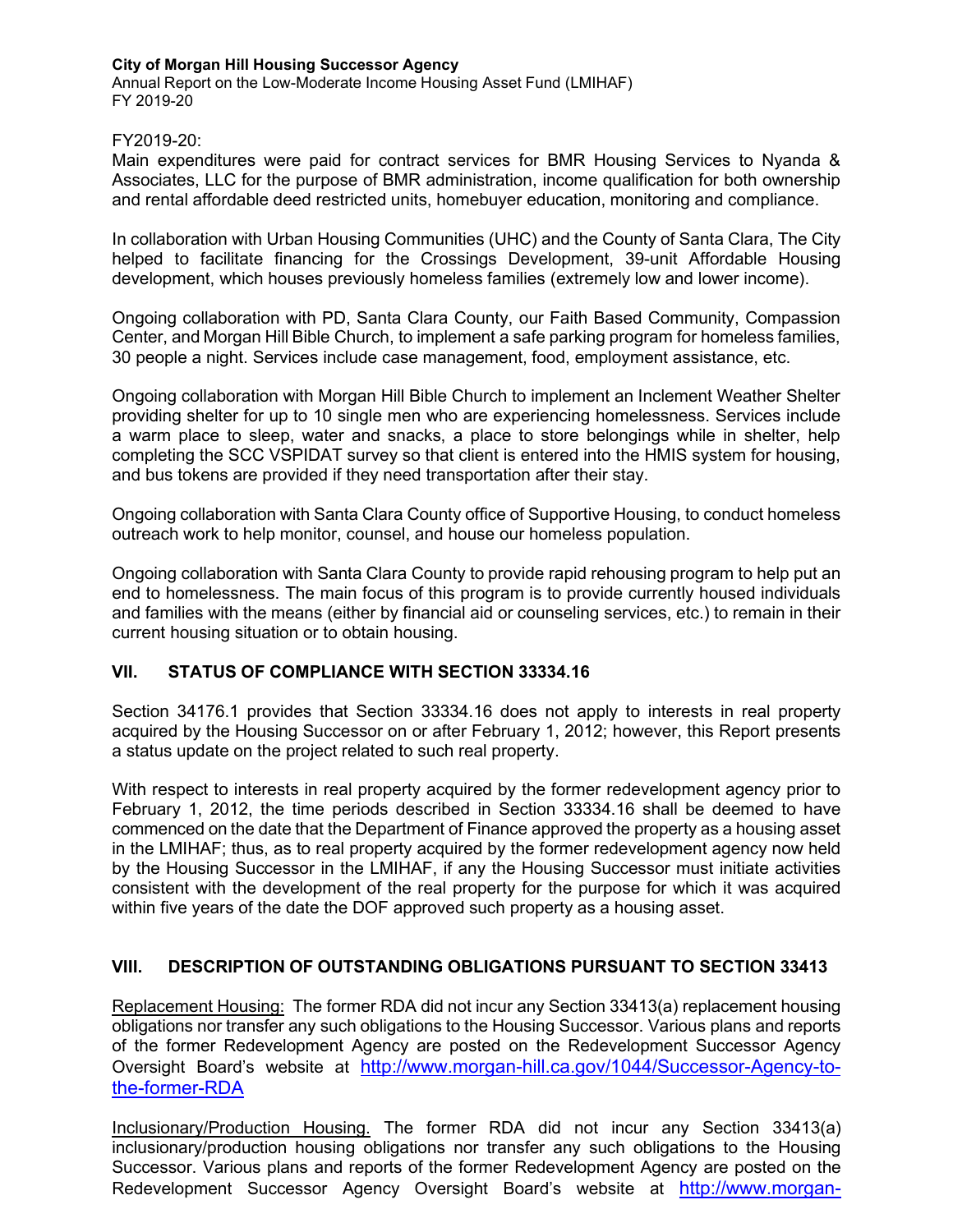**City of Morgan Hill Housing Successor Agency** Annual Report on the Low-Moderate Income Housing Asset Fund (LMIHAF) FY 2019-20 [hill.ca.gov/1044/Successor-Agency-to-the-former-RDA](http://www.morgan-hill.ca.gov/1044/Successor-Agency-to-the-former-RDA)

The Housing Successor has no outstanding or unmet obligations pursuant to Section 33413.

### **IX. EXTREMELY-LOW INCOME TEST**

Section 34176.1(a)(3)(B) requires that the Housing Successor must require at least 30% of the LMIHAF to be expended for development of rental housing affordable to and occupied by households earning 30% or less of the AMI. If the Housing Successor fails to comply with the Extremely-Low Income requirement in any five-year report, then the Housing Successor must ensure that at least 50% of the funds remaining in the LMIHAF be expended in each fiscal year following the latest fiscal year following the report on households earning 30% or less of the AMI until the Housing Successor demonstrates compliance with the Extremely-Low Income requirement.

### **X. SENIOR HOUSING TEST**

The Housing Successor is to calculate the percentage of units of deed-restricted rental housing restricted to seniors and assisted by the Housing Successor, the former redevelopment agency and/or the City within the previous 10 years in relation to the aggregate number of units of deed-restricted rental housing assisted by the Housing Successor, the former redevelopment agency and/or City within the same time period. If this percentage exceeds 50%, then the Housing Successor cannot expend future funds in the LMIHAF to assist additional senior

housing units until the Housing Successor or City assists and construction has commenced on a number of restricted rental units that is equal to 50% of the total amount of deed-restricted rental units.

The following provides the Housing Successor's Senior Housing Test for the period of 2005-2020:

| $\frac{1}{2}$                    |      |
|----------------------------------|------|
| Total Assisted Senior Units      | 66   |
| Total Assisted Units             | 844  |
| <b>Senior Housing Percentage</b> | 7.82 |

**City-Assisted Rental Units, 2005-2014 (Calendar Years)**

**Note:** "Total assisted units" counts deed-restricted, standard rental dwelling units only; does not count single-family homes assisted with rehabilitation loans or grants, inclusionary housing units that did not receive City subsidies, or City-assisted shelters or transitional housing units, pursuant to guidance of Successor Agency legal counsel.

Note: The City has 1,205 deed restricted and affordable rental units, varying from extremely low income to low income. Of that 1,205, 10 of the units are staff units, 370 units are low income (50%-80), 696 units are very low income (31%-50%), and 129 units are 0%-30% extremely low income. Of the 1,205 deed restricted units, 361 are senior affordable and deed restricted rental units. Of the 361 Senior deed restricted units, 66 are considered "*assisted*;" and of the 1,205 deed restricted units, 844 of the units are considered "assisted;" thus, 66 senior assisted